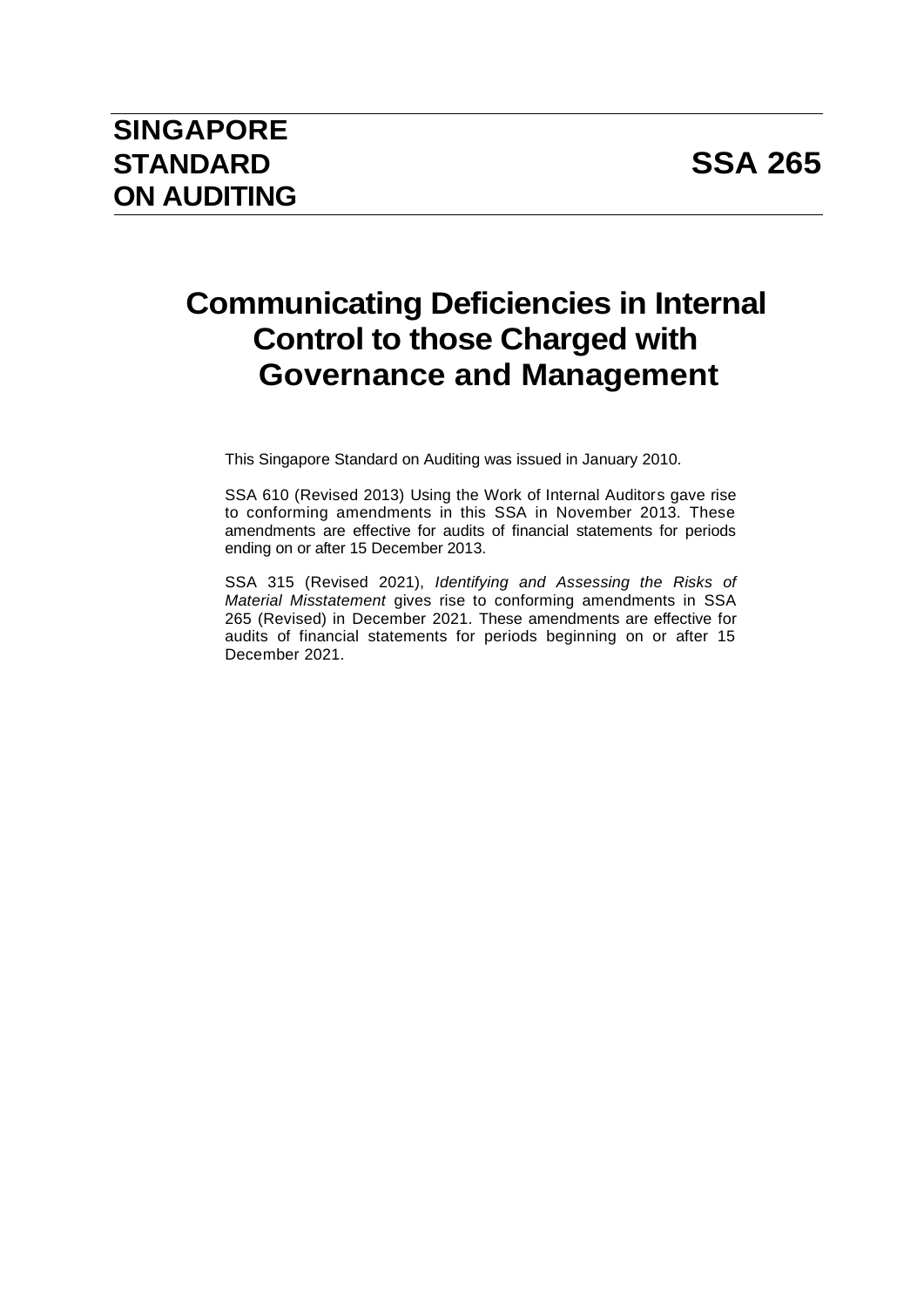# **SINGAPORE STANDARD ON AUDITING 265 COMMUNICATING DEFICIENCIES IN INTERNAL CONTROL TO THOSE CHARGED WITH GOVERNANCE AND MANAGEMENT**

(Effective for audits of financial statements for periods beginning on or after 15 December 2021)

### **CONTENTS**

|                                                                                   | Paragraph      |
|-----------------------------------------------------------------------------------|----------------|
| <b>Foreword</b>                                                                   |                |
| Introduction                                                                      |                |
| Scope of this SSA                                                                 | $1 - 3$        |
| <b>Effective Date</b>                                                             | $\overline{4}$ |
| Objective                                                                         | 5              |
| <b>Definitions</b>                                                                | 6              |
| <b>Requirements</b>                                                               | $7 - 11$       |
| <b>Application and Other Explanatory Material</b>                                 |                |
| Determination of Whether Deficiencies in Internal Control Have<br>Been Identified | $A1 - A4$      |
| Significant Deficiencies in Internal Control                                      | $A5 - A11$     |
| Communication of Deficiencies in Internal Control                                 | $A12 - A30$    |

Singapore Standard on Auditing (SSA) 265 "Communicating Deficiencies In Internal Control to Those Charged with Governance and Management" should be read in conjunction with SSA 200 "Overall Objectives of the Independent Auditor and the Conduct of an Audit in Accordance with Singapore Standards on Auditing."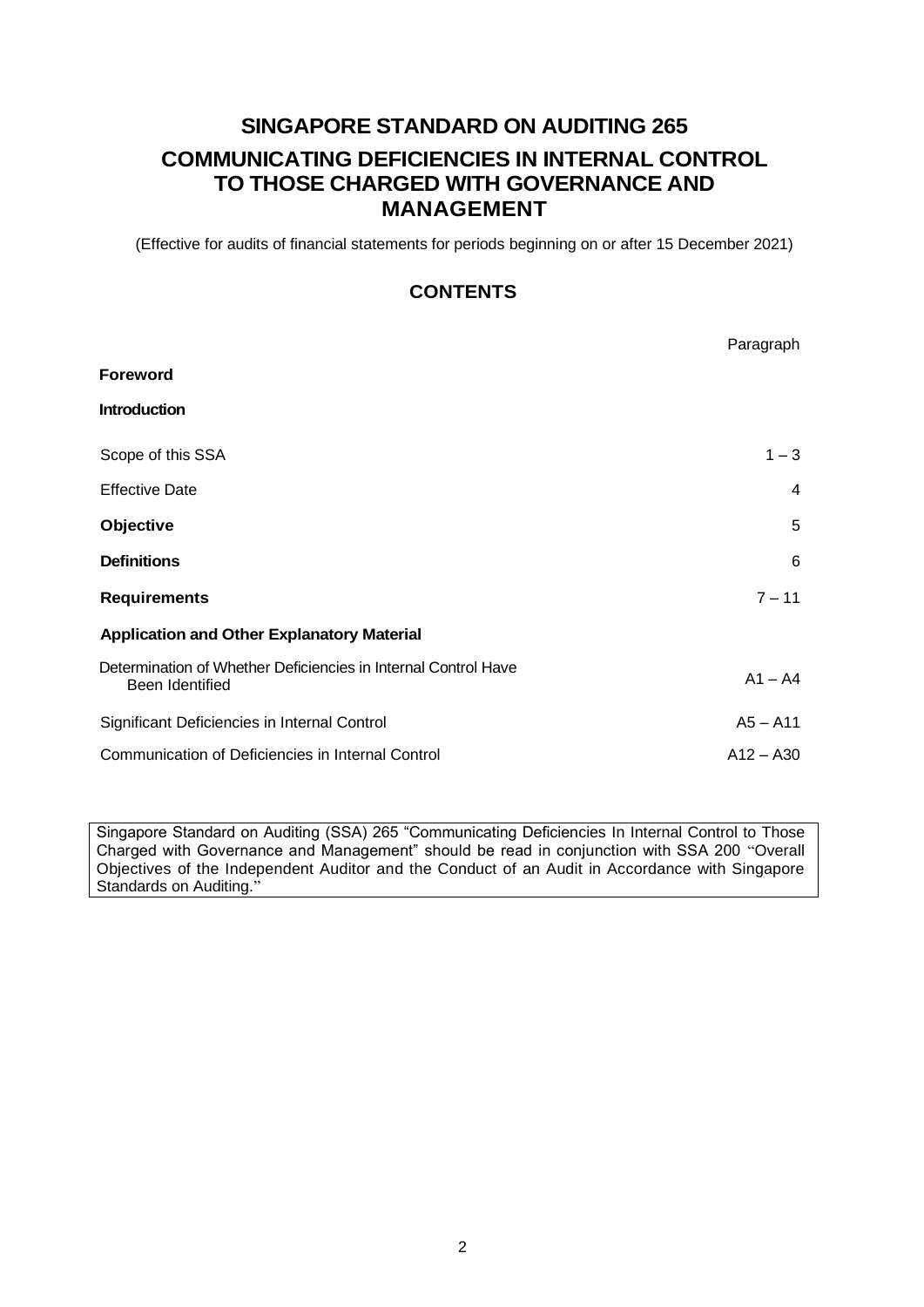# **SINGAPORE STANDARD SSA 265 ON AUDITING**

# **Foreword**

This Standard is based on International Standard on Auditing 265.

## **Introduction**

#### **Scope of this SSA**

- 1. This Singapore Standard on Auditing (SSA) deals with the auditor's responsibility to communicate appropriately to those charged with governance and management deficiencies in internal control that the auditor has identified in an audit of financial statements. This SSA does not impose additional responsibilities on the auditor regarding obtaining an understanding of the entity's system of internal control and designing and performing tests of controls over and above the requirements of SSA 315 (Revised 2021)<sup>1</sup> and SSA 330<sup>2</sup>. SSA 260<sup>3</sup> establishes further requirements and provides guidance regarding the auditor's responsibility to communicate with those charged with governance in relation to the audit.
- 2. The auditor is required to obtain an understanding of the entity's system of internal control when identifying and assessing the risks of material misstatement<sup>4</sup>. In making those risk assessments, the auditor considers the entity's system of internal control in order to design audit procedures that are appropriate in the circumstances, but not for the purpose of expressing an opinion on the effectiveness of internal control. The auditor may identify control deficiencies in internal control not only during this risk assessment process but also at any other stage of the audit. This SSA specifies which identified deficiencies the auditor is required to communicate to those charged with governance and management.
- 3. Nothing in this SSA precludes the auditor from communicating to those charged with governance and management other internal control matters that the auditor has identified during the audit.

#### **Effective Date**

4. This SSA is effective for audits of financial statements for periods beginning on or after 15 December 2021.

## **Objective**

5. The objective of the auditor is to communicate appropriately to those charged with governance and management deficiencies in internal control that the auditor has identified during the audit and that, in the auditor's professional judgment, are of sufficient importance to merit their respective attentions.

<sup>1</sup> SSA 315 (Revised 2021), "*Identifying and Assessing the Risks of Material Misstatement*," paragraphs 12 and 21.

<sup>2</sup> SSA 330, "*The Auditor's Responses to Assessed Risks*".

<sup>3</sup> SSA 260, "*Communication wit h Those Charged with Governance*".

<sup>4</sup> SSA 315 (Revised 2021), paragraph 21. Appendix 3 provides guidance on controls relevant to the audit.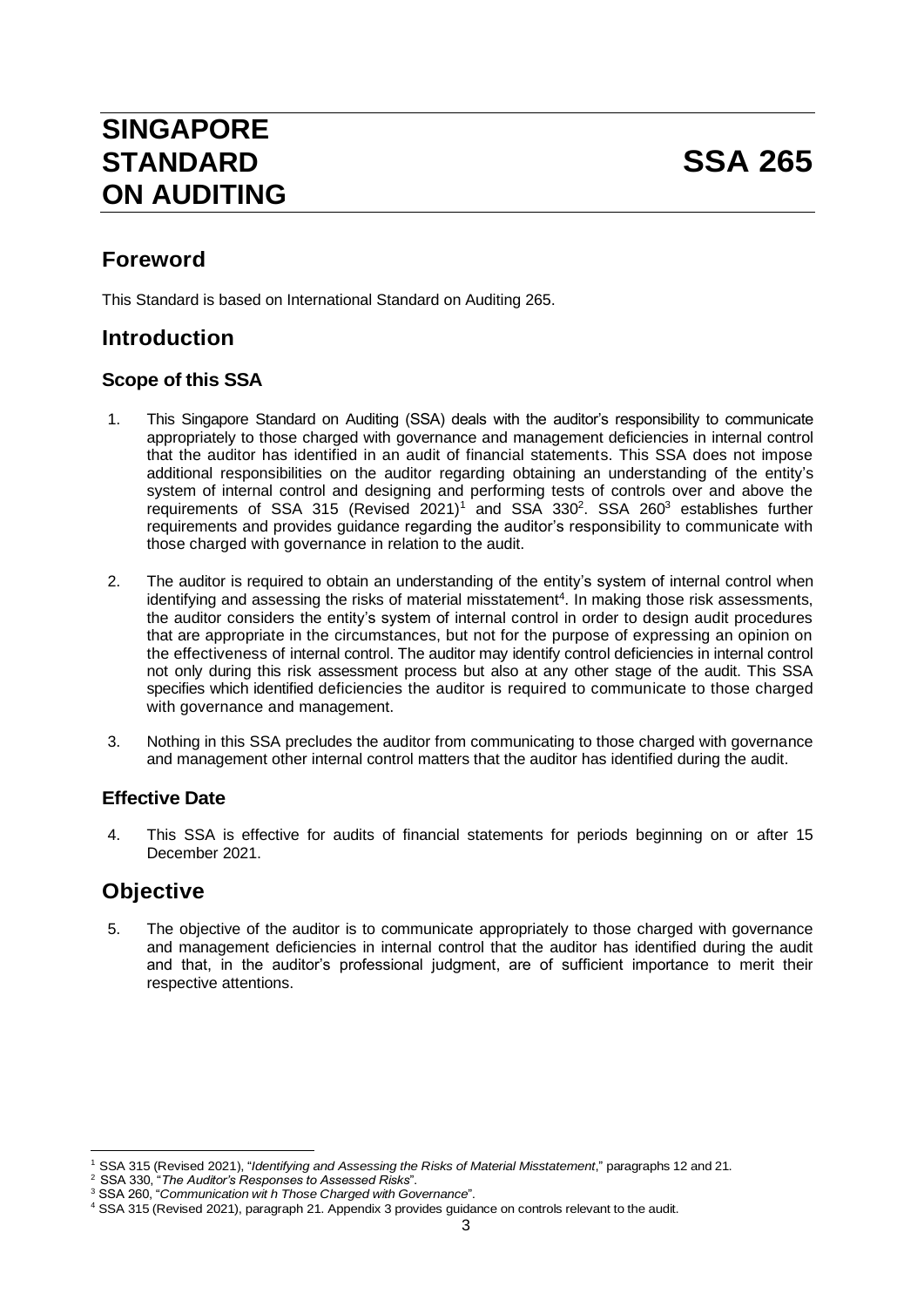## **Definitions**

- 6. For purposes of the SSAs, the following terms have the meanings attributed below:
	- (a) Deficiency in internal control This exists when:
		- (i) A control is designed, implemented or operated in such a way that it is unable to prevent, or detect and correct, misstatements in the financial statements on a timely basis; or
		- (ii) A control necessary to prevent, or detect and correct, misstatements in the financial statements on a timely basis is missing.
	- (b) Significant deficiency in internal control A deficiency or combination of deficiencies in internal control that, in the auditor's professional judgment, is of sufficient importance to merit the attention of those charged with governance. (Ref: Para. A5)

## **Requirements**

- 7. The auditor shall determine whether, on the basis of the audit work performed, the auditor has identified one or more deficiencies in internal control. (Ref: Para. A1-A4)
- 8. If the auditor has identified one or more deficiencies in internal control, the auditor shall determine, on the basis of the audit work performed, whether, individually or in combination, they constitute significant deficiencies. (Ref: Para. A5-A11)
- 9. The auditor shall communicate in writing significant deficiencies in internal control identified during the audit to those charged with governance on a timely basis. (Ref: Para. A12-A18, A27)
- 10. The auditor shall also communicate to management at an appropriate level of responsibility on a timely basis: (Ref: Para. A19, A27)
	- (a) In writing, significant deficiencies in internal control that the auditor has communicated or intends to communicate to those charged with governance, unless it would be inappropriate to communicate directly to management in the circumstances; and (Ref: Para. A14, A20-A21)
	- (b) Other deficiencies in internal control identified during the audit that have not been communicated to management by other parties and that, in the auditor's professional judgment, are of sufficient importance to merit management's attention. (Ref: Para. A22- A26)
- 11. The auditor shall include in the written communication of significant deficiencies in internal control:
	- (a) A description of the deficiencies and an explanation of their potential effects; and (Ref: Para. A28)
	- (b) Sufficient information to enable those charged with governance and management to understand the context of the communication. In particular, the auditor shall explain that: (Ref: Para. A29-A30)
		- (i) The purpose of the audit was for the auditor to express an opinion on the financial statements;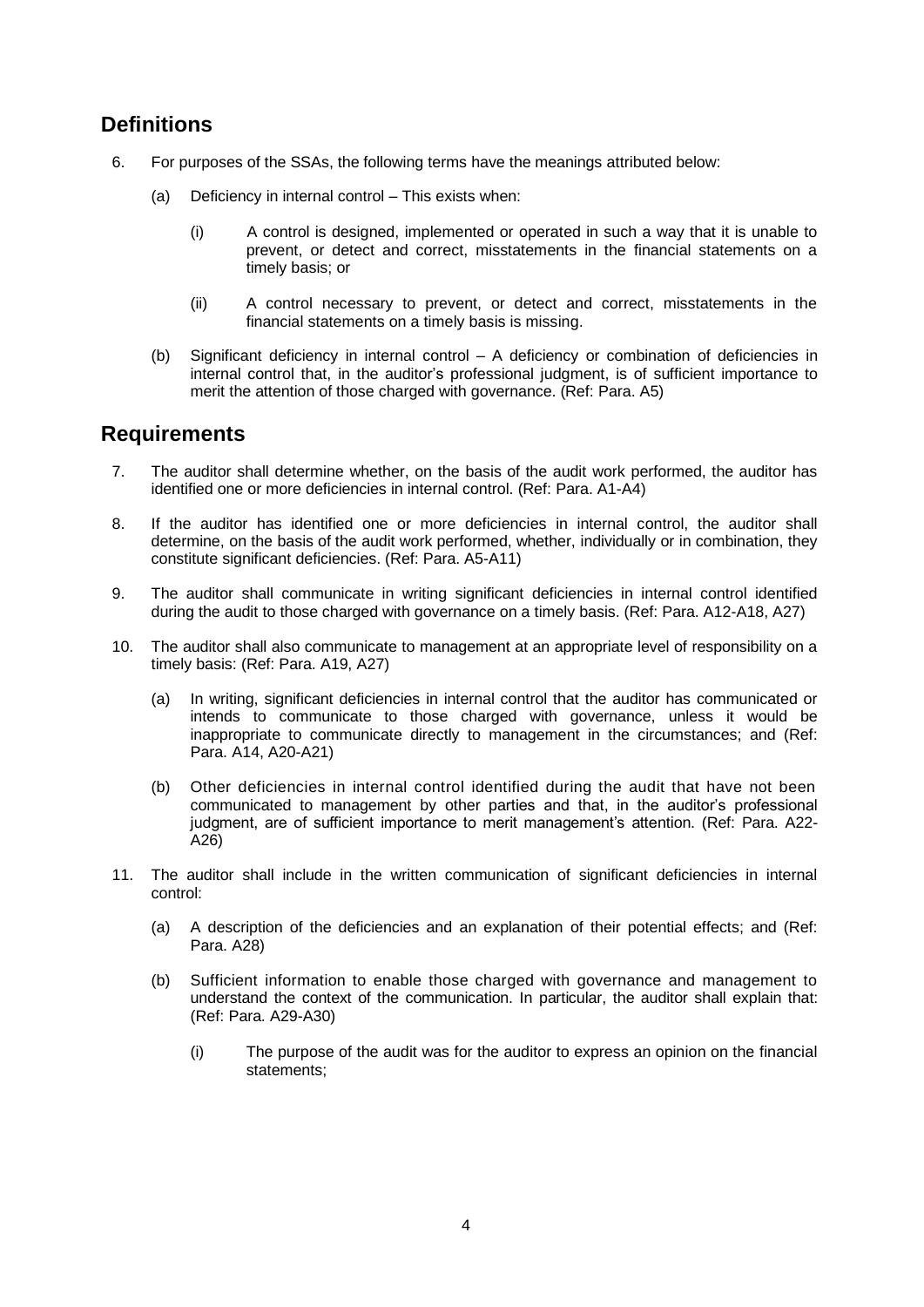- (ii) The audit included consideration of internal control relevant to the preparation of the financial statements in order to design audit procedures that are appropriate in the circumstances, but not for the purpose of expressing an opinion on the effectiveness of internal control; and
- (iii) The matters being reported are limited to those deficiencies that the auditor has identified during the audit and that the auditor has concluded are of sufficient importance to merit being reported to those charged with governance.

\*\*\*

## **Application and Other Explanatory Material**

#### **Determination of Whether Deficiencies in Internal Control Have Been Identified**  (Ref: Para. 7)

- A1. In determining whether the auditor has identified one or more deficiencies in internal control, the auditor may discuss the relevant facts and circumstances of the auditor's findings with the appropriate level of management. This discussion provides an opportunity for the auditor to alert management on a timely basis to the existence of deficiencies of which management may not have been previously aware. The level of management with whom it is appropriate to discuss the findings is one that is familiar with the internal control area concerned and that has the authority to take remedial action on any identified deficiencies in internal control. In some circumstances, it may not be appropriate for the auditor to discuss the auditor's findings directly with management, for example, if the findings appear to call management's integrity or competence into question (see paragraph A20).
- A2. In discussing the facts and circumstances of the auditor's findings with management, the auditor may obtain other relevant information for further consideration, such as:
	- Management's understanding of the actual or suspected causes of the deficiencies.
	- Exceptions arising from the deficiencies that management may have noted, for example, misstatements that were not prevented by the relevant information technology (IT) controls.
	- A preliminary indication from management of its response to the findings.

#### *Considerations Specific to Smaller Entities*

- A3. While the concepts underlying controls in the control activities component in smaller entities are likely to be similar to those in larger entities, the formality with which they operate will vary. Further, smaller entities may find that certain types of controls are not necessary because of controls applied by management. For example, management's sole authority for granting credit to customers and approving significant purchases can provide effective control over important account balances and transactions, lessening or removing the need for more detailed controls.
- A4. Also, smaller entities often have fewer employees which may limit the extent to which segregation of duties is practicable. However, in a small owner-managed entity, the ownermanager may be able to exercise more effective oversight than in a larger entity. This higher level of management oversight needs to be balanced against the greater potential for management override of controls.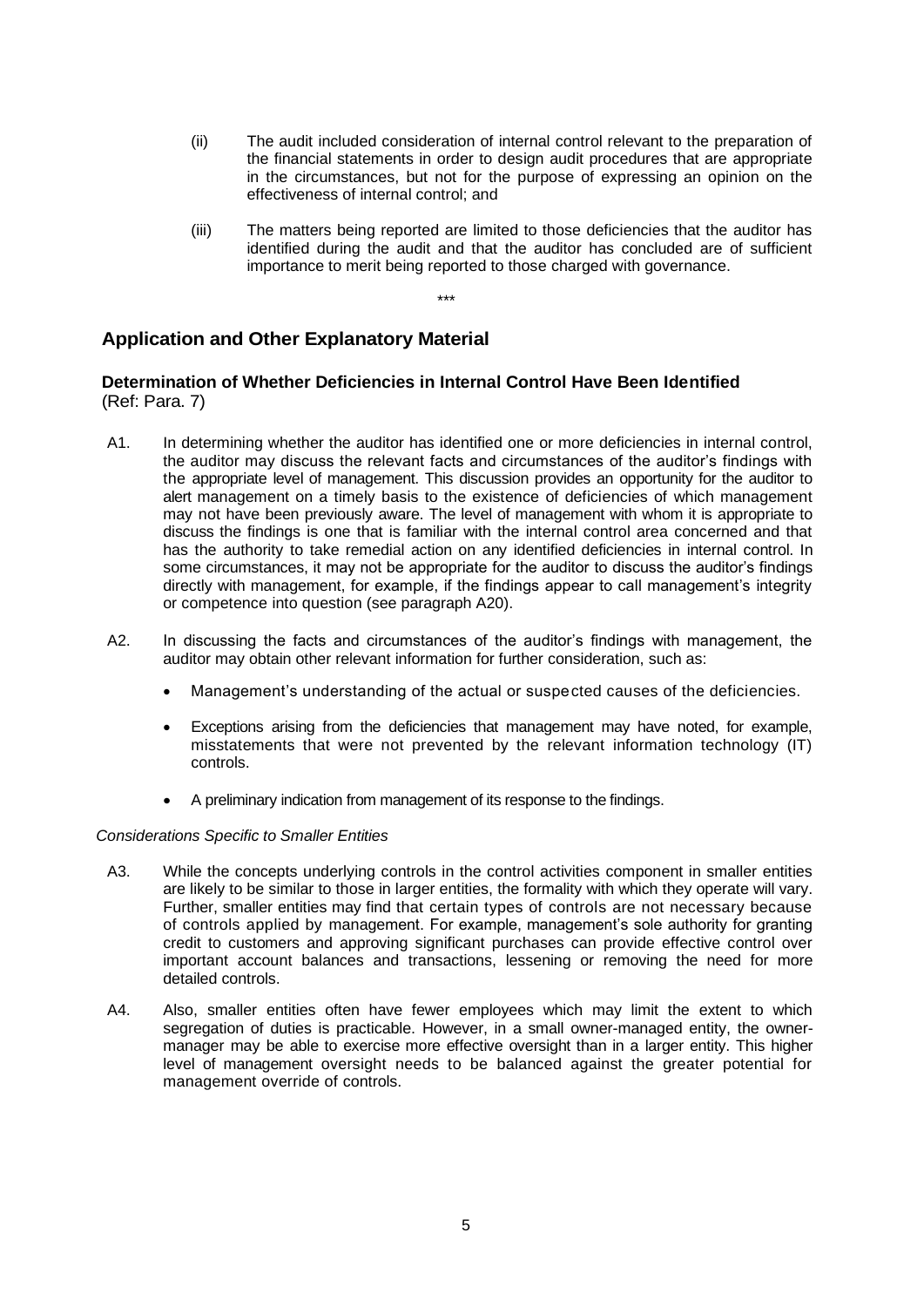### **Significant Deficiencies in Internal Control (Ref: Para. 6(b), 8)**

- A5. The significance of a deficiency or a combination of deficiencies in internal control depends not only on whether a misstatement has actually occurred, but also on the likelihood t hat a misstatement could occur and the potential magnitude of the misstatement. Significant deficiencies may therefore exist even though the auditor has not identified misstatements during the audit.
- A6. Examples of matters that the auditor may consider in determining whether a deficiency or combination of deficiencies in internal control constitutes a significant deficiency include:
	- The likelihood of the deficiencies leading to material misstatements in the financial statements in the future.
	- The susceptibility to loss or fraud of the related asset or liability.
	- The subjectivity and complexity of determining estimated amounts, such as fair value accounting estimates.
	- The financial statement amounts exposed to the deficiencies.
	- The volume of activity that has occurred or could occur in the account balance or class of transactions exposed to the deficiency or deficiencies.
	- The importance of the controls to the financial reporting process; for example:
		- o General monitoring controls (such as oversight of management).
		- o Controls over the prevention and detection of fraud.
		- o Controls over the selection and application of significant accounting policies.
		- o Controls over significant transactions with related parties.
		- $\circ$  Controls over significant transactions outside the entity's normal course of business.
		- $\circ$  Controls over the period-end financial reporting process (such as controls over nonrecurring journal entries).
	- The cause and frequency of the exceptions detected as a result of the deficiencies in the controls.
	- The interaction of the deficiency with other deficiencies in internal control.
- A7. Indicators of significant deficiencies in internal control include, for example:
	- Evidence of ineffective aspects of the control environment, such as:
		- $\circ$  Indications that significant transactions in which management is financially interested are not being appropriately scrutinized by those charged with governance.
		- $\circ$  Identification of management fraud, whether or not material, that was not prevented by the entity's internal control.
		- o Management's failure to implement appropriate remedial action on significant deficiencies previously communicated.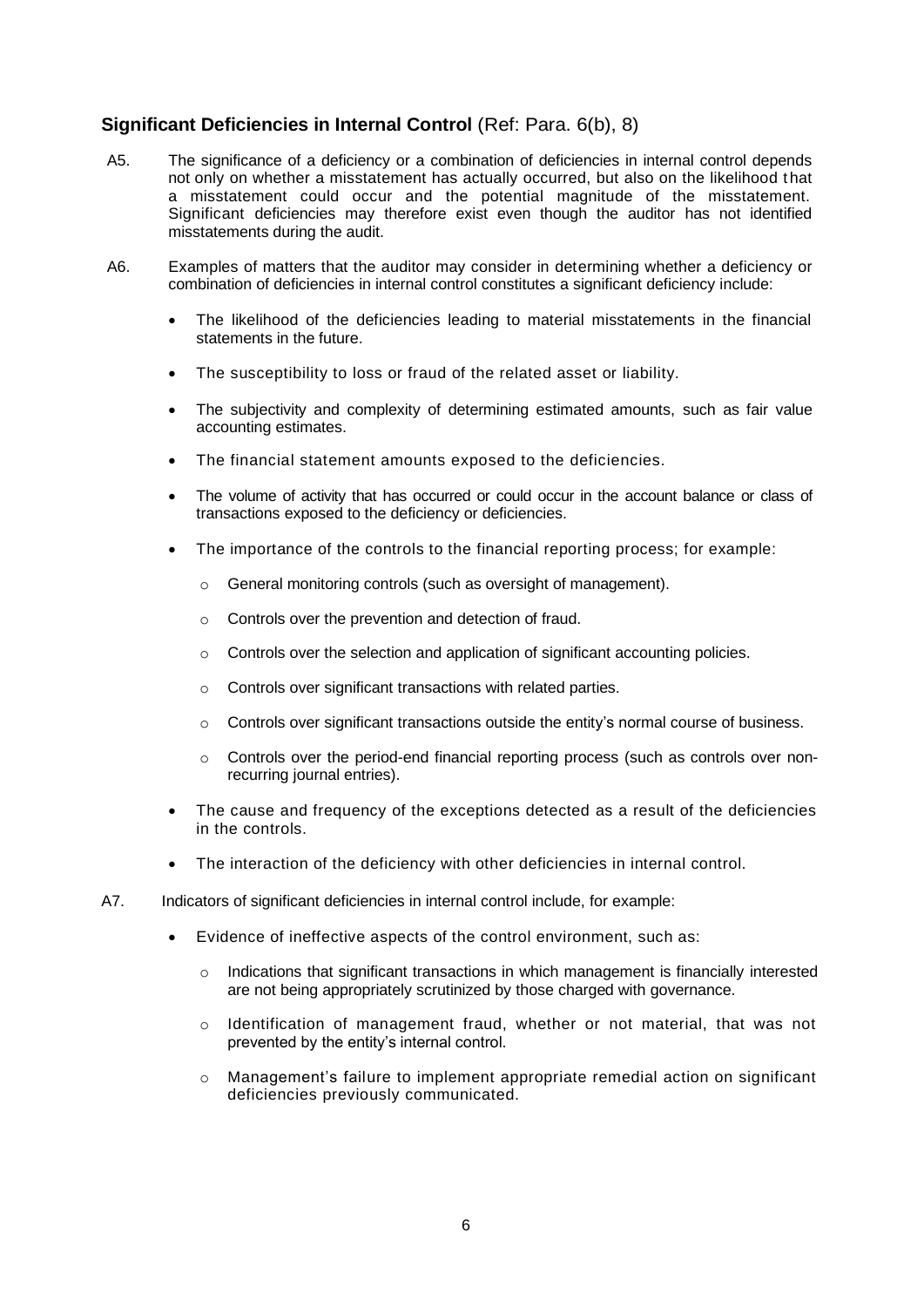- Absence of a risk assessment process within the entity where such a process would ordinarily be expected to have been established.
- Evidence of an ineffective entity risk assessment process, such as management's failure to identify a risk of material misstatement that the auditor would expect the entity's risk assessment process to have identified.
- Evidence of an ineffective response to identified significant risks (for example, absence of controls over such a risk).
- Misstatements detected by the auditor's procedures that were not prevented, or detected and corrected, by the entity's internal control.
- Restatement of previously issued financial statements to reflect the correction of a material misstatement due to error or fraud.
- Evidence of management's inability to oversee the preparation of the financial statements.
- A8. Controls may be designed to operate individually or in combination to effectively prevent, or detect and correct, misstatements<sup>5</sup>. For example, controls over accounts receivable may consist of both automated and manual controls designed to operate together to prevent, or detect and correct, misstatements in the account balance. A deficiency in internal control on its own may not be sufficiently important to constitute a significant deficiency. However, a combination of deficiencies affecting the same account balance or disclosure, assertion, or component of the entity's system of internal control may increase the risks of misstatement to such an extent as to give rise to a significant deficiency.
- A9. Law or regulation in some jurisdictions may establish a requirement (particularly for audits of listed entities) for the auditor to communicate to those charged with governance or to other relevant parties (such as regulators) one or more specific types of deficiency in internal control that the auditor has identified during the audit. Where law or regulation has established specific terms and definitions for these types of deficiency and requires the auditor to use these terms and definitions for the purpose of the communication, the auditor uses such terms and definitions when communicating in accordance with the legal or regulatory requirement.
- A10. Where the jurisdiction has established specific terms for the types of deficiency in internal control to be communicated but has not defined such terms, it may be necessary for the auditor to use judgment to determine the matters to be communicated further to the legal or regulatory requirement. In doing so, the auditor may consider it appropriate to have regard to the requirements and guidance in this SSA. For example, if the purpose of the legal or regulatory requirement is to bring to the attention of those charged with governance certain internal control matters of which they should be aware, it may be appropriate to regard such matters as being generally equivalent to the significant deficiencies required by this SSA to be communicated to those charged with governance.
- A11. The requirements of this SSA remain applicable notwithstanding that law or regulation may require the auditor to use specific terms or definitions.

<sup>5</sup> SSA 315 (Revised 2021), paragraph A175.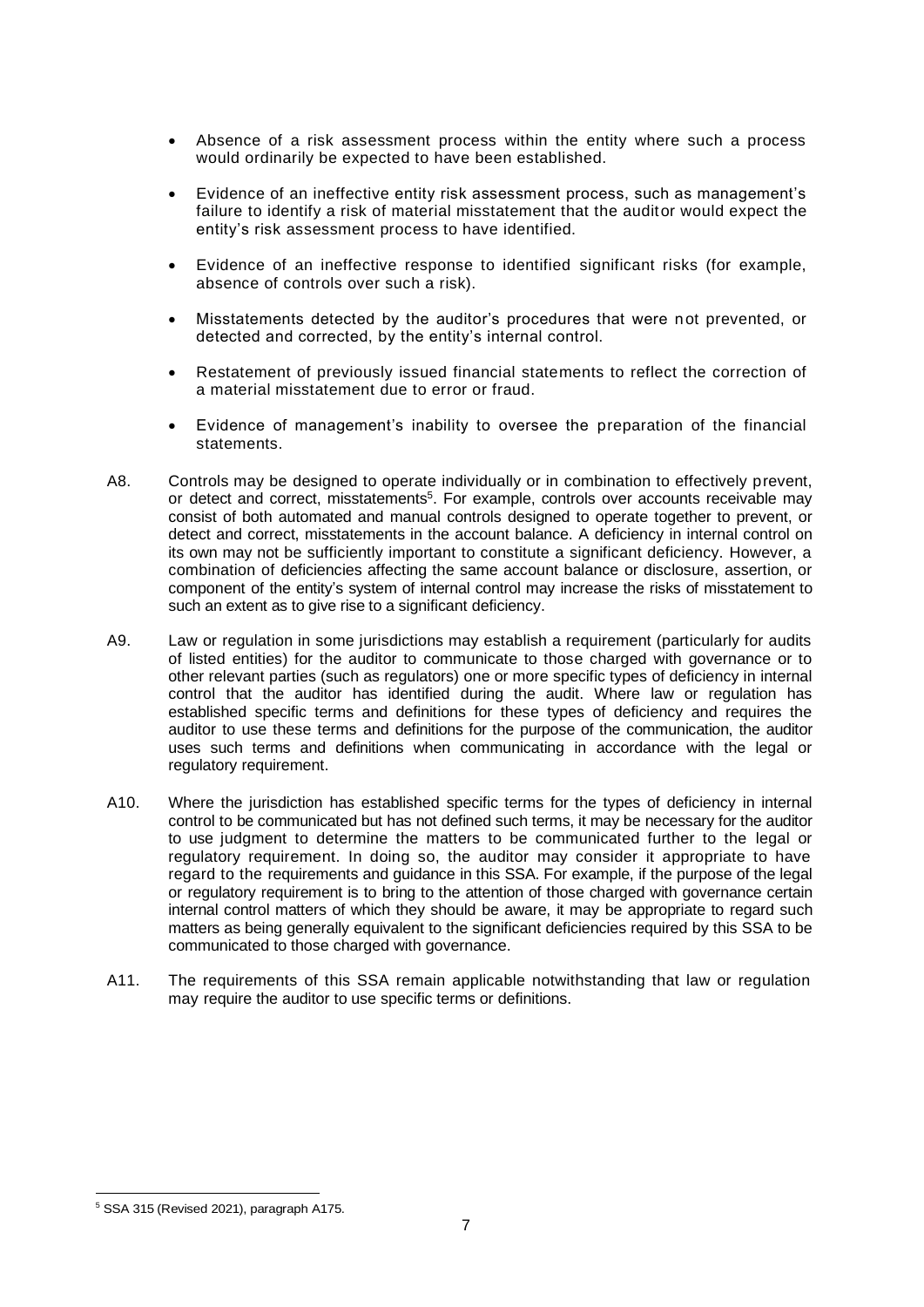### **Communication of Deficiencies in Internal Control**

*Communication of Significant Deficiencies in Internal Control to Those Charged with Governance* (Ref: Para. 9)

- A12. Communicating significant deficiencies in writing to those charged with governance reflects the importance of these matters, and assists those charged with governance in fulfilling their oversight responsibilities. SSA 260 establishes relevant considerations regarding communication with those charged with governance when all of them are involved in managing the entity<sup>6</sup>.
- A13. In determining when to issue the written communication, the auditor may consider whether receipt of such communication would be an important factor in enabling those charged with governance to discharge their oversight responsibilities. In addition, for listed entities in certain jurisdictions, those charged with governance may need to receive the auditor's written communication before the date of approval of the financial statements in order to discharge specific responsibilities in relation to internal control for regulatory or other purposes. For other entities, the auditor may issue the written communication at a later date. Nevertheless, in the latter case, as the auditor's written communication of significant deficiencies forms part of the final audit file, the written communication is subject to the overriding requirement<sup>7</sup> for the auditor to complete the assembly of the final audit file on a timely basis. SSA 230 states that an appropriate time limit within which to complete the assembly of the final audit file is ordinarily not more than 60 days after the date of the auditor's report<sup>8</sup>.
- A14. Regardless of the timing of the written communication of significant deficiencies, the auditor may communicate these orally in the first instance to management and, when appropriate, to those charged with governance to assist them in taking timely remedial action to minimize the risks of material misstatement. Doing so, however, does not relieve the auditor of the responsibility to communicate the significant deficiencies in writing, as this SSA requires.
- A15. The level of detail at which to communicate significant deficiencies is a matter of the auditor's professional judgment in the circumstances. Factors that the auditor may consider in determining an appropriate level of detail for the communication include, for example:
	- The nature of the entity. For instance, the communication required for a public interest entity may be different from that for a non-public interest entity.
	- The size and complexity of the entity. For instance, the communication required for a complex entity may be different from that for an entity operating a simple business.
	- The nature of significant deficiencies that the auditor has identified.
	- The entity's governance composition. For instance, more detail may be needed if those charged with governance include members who do not have significant experience in the entity's industry or in the affected areas.
	- Legal or regulatory requirements regarding the communication of specific types of deficiency in internal control.

<sup>6</sup> SSA 260, paragraph 13.

<sup>7</sup> SSA 230, "*Audit Documentation*," paragraph 14

<sup>&</sup>lt;sup>8</sup> SSA 230, paragraph A21.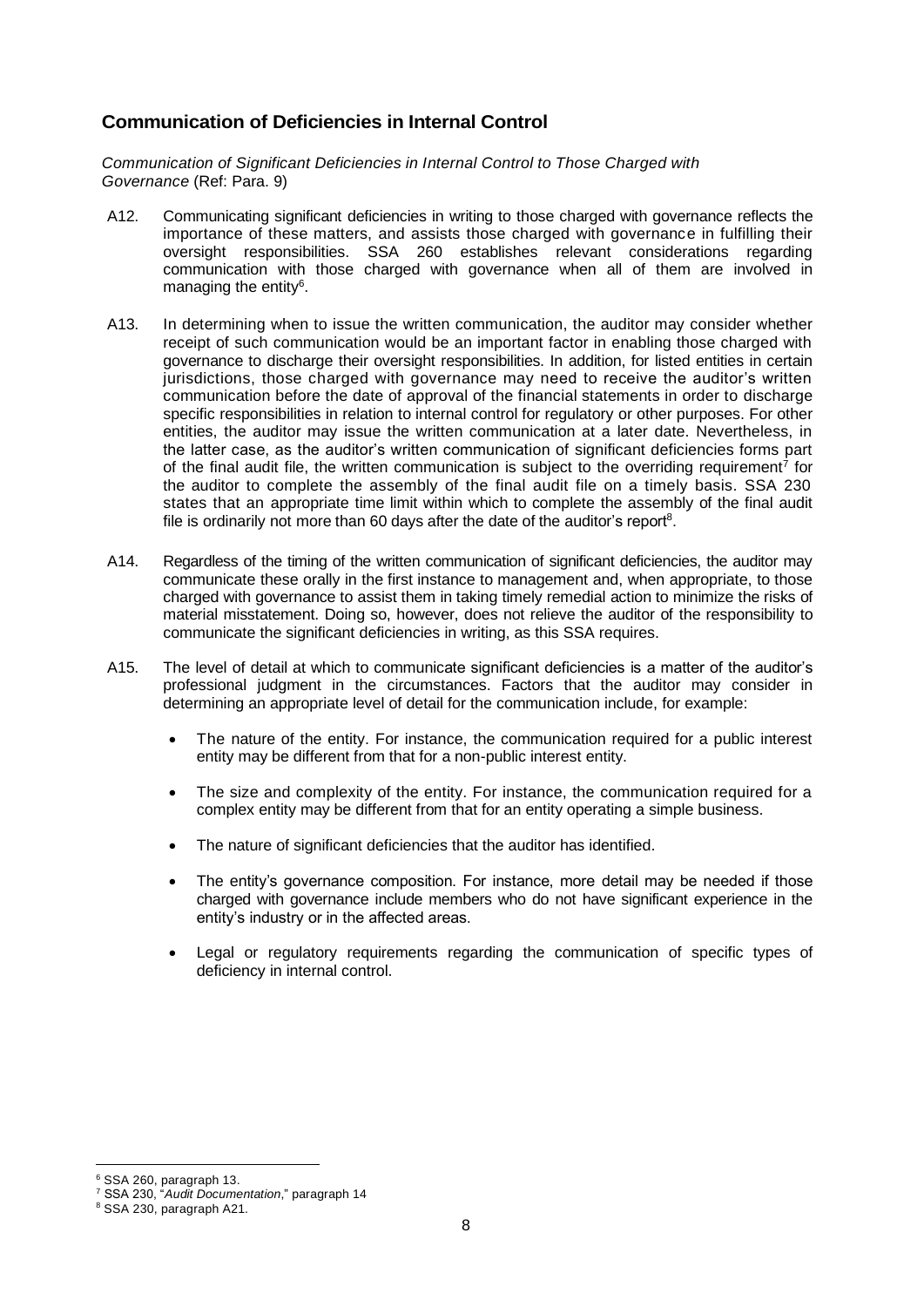- A16. Management and those charged with governance may already be aware of significant deficiencies that the auditor has identified during the audit and may have chosen not to remedy them because of cost or other considerations. The responsibility for evaluating the costs and benefits of implementing remedial action rests with management and those charged with governance. Accordingly, the requirement in paragraph 9 applies regardless of cost or other considerations that management and those charged with governance may consider relevant in determining whether to remedy such deficiencies.
- A17. The fact that the auditor communicated a significant deficiency to those charged with governance and management in a previous audit does not eliminate the need for the auditor to repeat the communication if remedial action has not yet been taken. If a previously communicated significant deficiency remains, the current year's communication may repeat the description from the previous communication, or simply reference the previous communication. The auditor may ask management or, where appropriate, those charged with governance, why the significant deficiency has not yet been remedied. A failure to act, in the absence of a rational explanation, may in itself represent a significant deficiency.

Considerations Specific to Smaller Entities

A18. In the case of audits of smaller entities, the auditor may communicate in a less structured manner with those charged with governance than in the case of larger entities.

#### *Communication of Deficiencies in Internal Control to Management* (Ref: Para. 10)

A19. Ordinarily, the appropriate level of management is the one that has responsibility and authority to evaluate the deficiencies in internal control and to take the necessary remedial action. For significant deficiencies, the appropriate level is likely to be the chief executive officer or chief financial officer (or equivalent) as these matters are also required to be communicated to those charged with governance. For other deficiencies in internal control, the appropriate level may be operational management with more direct involvement in the control areas affected and with the authority to take appropriate remedial action.

Communication of Significant Deficiencies in Internal Control to Management (Ref: Para. 10(a))

- A20. Certain identified significant deficiencies in internal control may call into question the integrity or competence of management. For example, there may be evidence of fraud or intentional noncompliance with laws and regulations by management, or management may exhibit an inability to oversee the preparation of adequate financial statements that may raise doubt about management's competence. Accordingly, it may not be appropriate to communicate such deficiencies directly to management.
- A21. SSA 250 establishes requirements and provides guidance on the reporting of identified or suspected non-compliance with laws and regulations, including when those charged with governance are themselves involved in such non-compliance<sup>9</sup>. SSA 240 establishes requirements and provides guidance regarding communication to those charged with governance when the auditor has identified fraud or suspected fraud involving management<sup>10</sup>.

<sup>9</sup> SSA 250, "*Consideration of Laws and Regulations in an Audit of Financial Statements*," paragraphs 22-28.

<sup>10</sup> SSA 240, "*The Auditor's Responsibilities Relating to Fraud in an Audit of Financial Statements*," paragraph 41.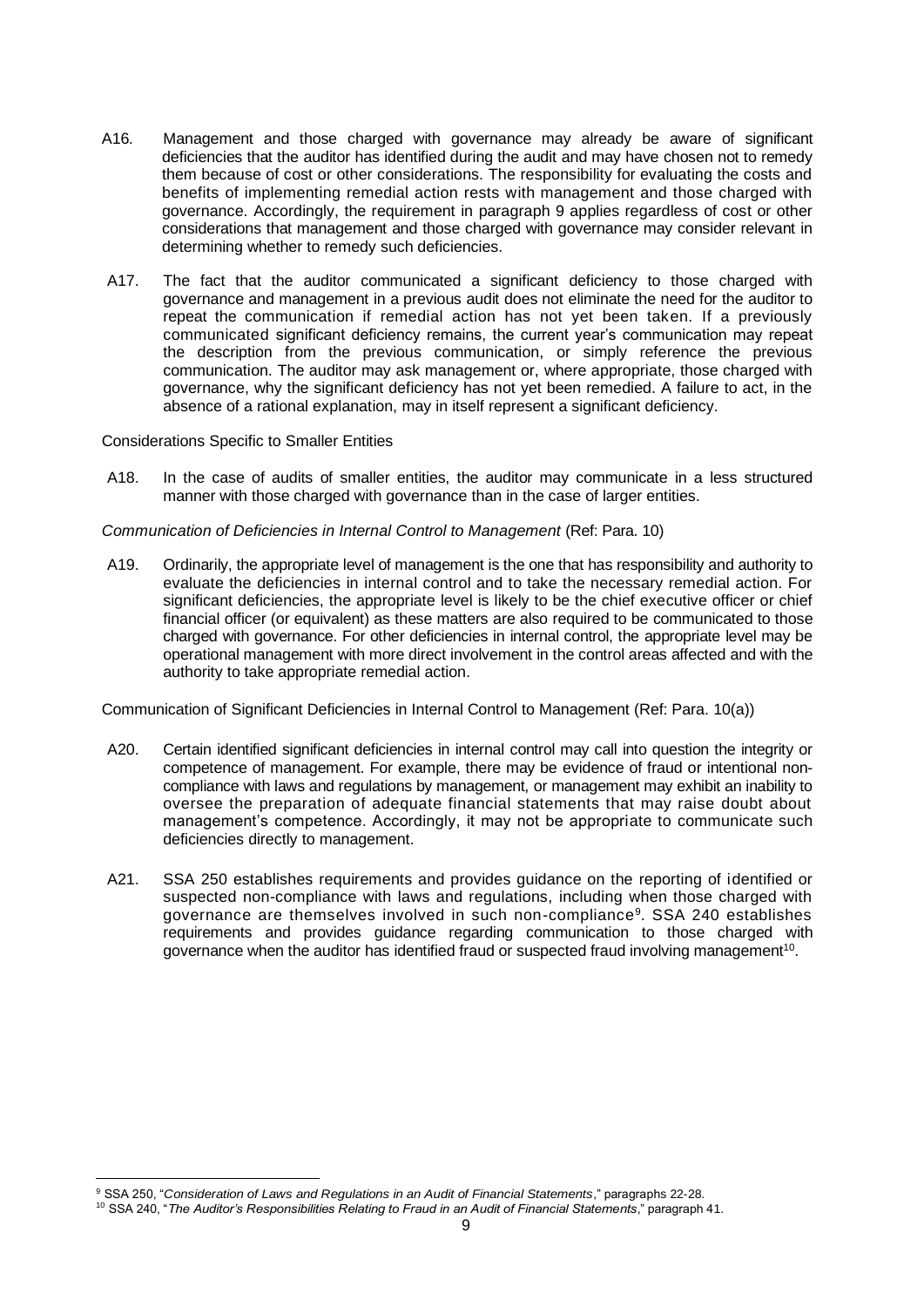Communication of Other Deficiencies in Internal Control to Management (Ref: Para. 10(b))

- A22. During the audit, the auditor may identify other deficiencies in internal control that are not significant deficiencies but that may be of sufficient importance to merit management's attention. The determination as to which other deficiencies in internal control merit management's attention is a matter of professional judgment in the circumstances, taking into account the likelihood and potential magnitude of misstatements that may arise in the financial statements as a result of those deficiencies.
- A23. The communication of other deficiencies in internal control that merit management's attention need not be in writing but may be oral. Where the auditor has discussed the facts and circumstances of the auditor's findings with management, the auditor may consider an oral communication of the other deficiencies to have been made to management at the time of these discussions. Accordingly, a formal communication need not be made subsequently.
- A24. If the auditor has communicated deficiencies in internal control other than significant deficiencies to management in a prior period and management has chosen not to remedy them for cost or other reasons, the auditor need not repeat the communication in the current period. The auditor is also not required to repeat information about such deficiencies if it has been previously communicated to management by other parties, such as the internal audit function or regulators. It may, however, be appropriate for the auditor to recommunicate these other deficiencies if there has been a change of management, or if new information has come to the auditor's attention that alters the prior understanding of the auditor and management regarding the deficiencies. Nevertheless, the failure of management to remedy other deficiencies in internal control that were previously communicated may become a significant deficiency requiring communication with those charged with governance. Whether this is the case depends on the auditor's judgment in the circumstances.
- A25. In some circumstances, those charged with governance may wish to be made aware of the details of other deficiencies in internal control the auditor has communicated to management, or be briefly informed of the nature of the other deficiencies. Alternatively, the auditor may consider it appropriate to inform those charged with governance of the communication of the other deficiencies to management. In either case, the auditor may report orally or in writing to those charged with governance as appropriate.
- A26. SSA 260 establishes relevant considerations regarding communication with those charged with governance when all of them are involved in managing the entity<sup>11</sup>.

#### *Considerations Specific to Public Sector Entities* (Ref: Para. 9-10)

A27. Public sector auditors may have additional responsibilities to communicate deficiencies in internal control that the auditor has identified during the audit, in ways, at a level of detail and to parties not envisaged in this SSA. For example, significant deficiencies may have to be communicated to the legislature or other governing body. Law, regulation or other authority may also mandate that public sector auditors report deficiencies in internal control, irrespective of the significance of the potential effects of those deficiencies. Further, legislation may require public sector auditors to report on broader internal control-related matters than the deficiencies in internal control required to be communicated by this SSA, for example, controls related to compliance with legislative authorities, regulations, or provisions of contracts or grant agreements.

<sup>11</sup> SSA 260, paragraph 13.